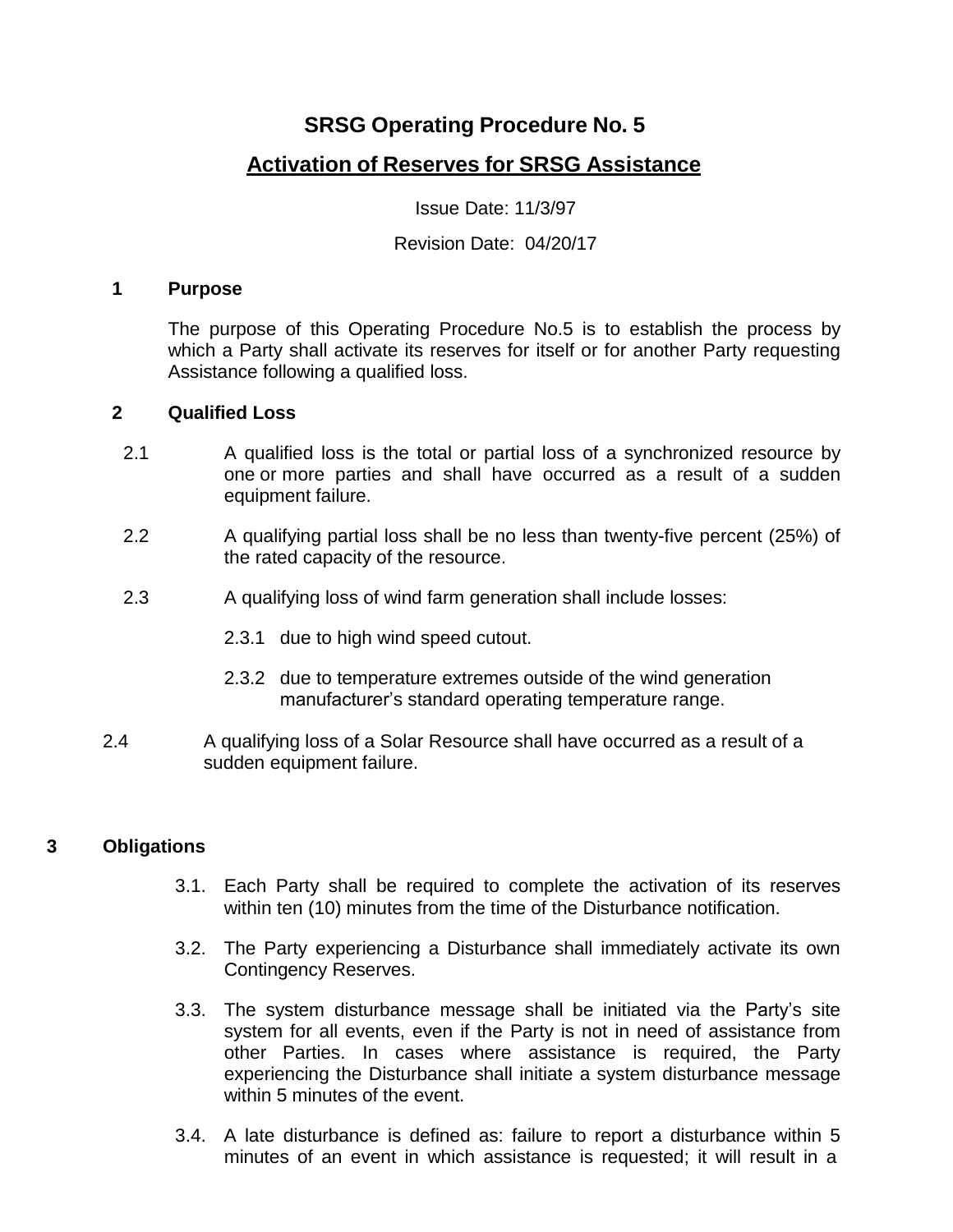\$1,000 penalty to the party submitting the late disturbance, even if the group recovers per DCS requirements.

- 3.5. To the extent the activation of a Party's Contingency Reserve Quota does not cover the amount of MW loss as a result of the Disturbance, a Party may receive a quantity of Assistance to not to exceed:
	- 3.5.1. Actual loaded generation lost
	- 3.5.2. Plus station load for resource
	- 3.5.3. Plus an amount equal to the Contingency Reserve carried on the resource lost.
	- 3.5.4. Minus the Party's Contingency Reserve quota
- 3.6. The Administrator Site System will receive and process the system disturbance message. Should this processing require an activation of reserves then each Party will receive a message from the Administrator Site System. This message will include the following:
	- Owner/Operating Agent
	- Facility Lost
	- Event Date and Time
- 3.7. Each Party activating reserves in response to a disturbance will enter a schedule into their EMS with a start ramp duration equal to zero (0). The schedule will include the following information:
	- Ramp Start Time (Ramp Start Time = Event Time)
	- Start Ramp Duration (equal to zero)
- 3.8. Schedules shall be documented with tags, as described in Attachment A and shall include the following:
	- Assistance Provider
	- Delivery Point(s) of Assistance
	- Assistance Recipient
- 3.9. A Party's obligation to provide Assistance shall be for a maximum of sixty (60) minutes from the Event Time.
	- 3.9.1. The ramp time associated with the termination of Assistance will be ten (10) minutes in duration and will begin at such time as to integrate the full Assistance request for sixty (60) minutes.
	- 3.9.2. If the requesting Party wishes to terminate the receipt of Assistance prior to sixty (60) minutes, it will be the requesting Party's responsibility to contact all Assistance providers and coordinate and confirm the integrated values of Assistance. Mutual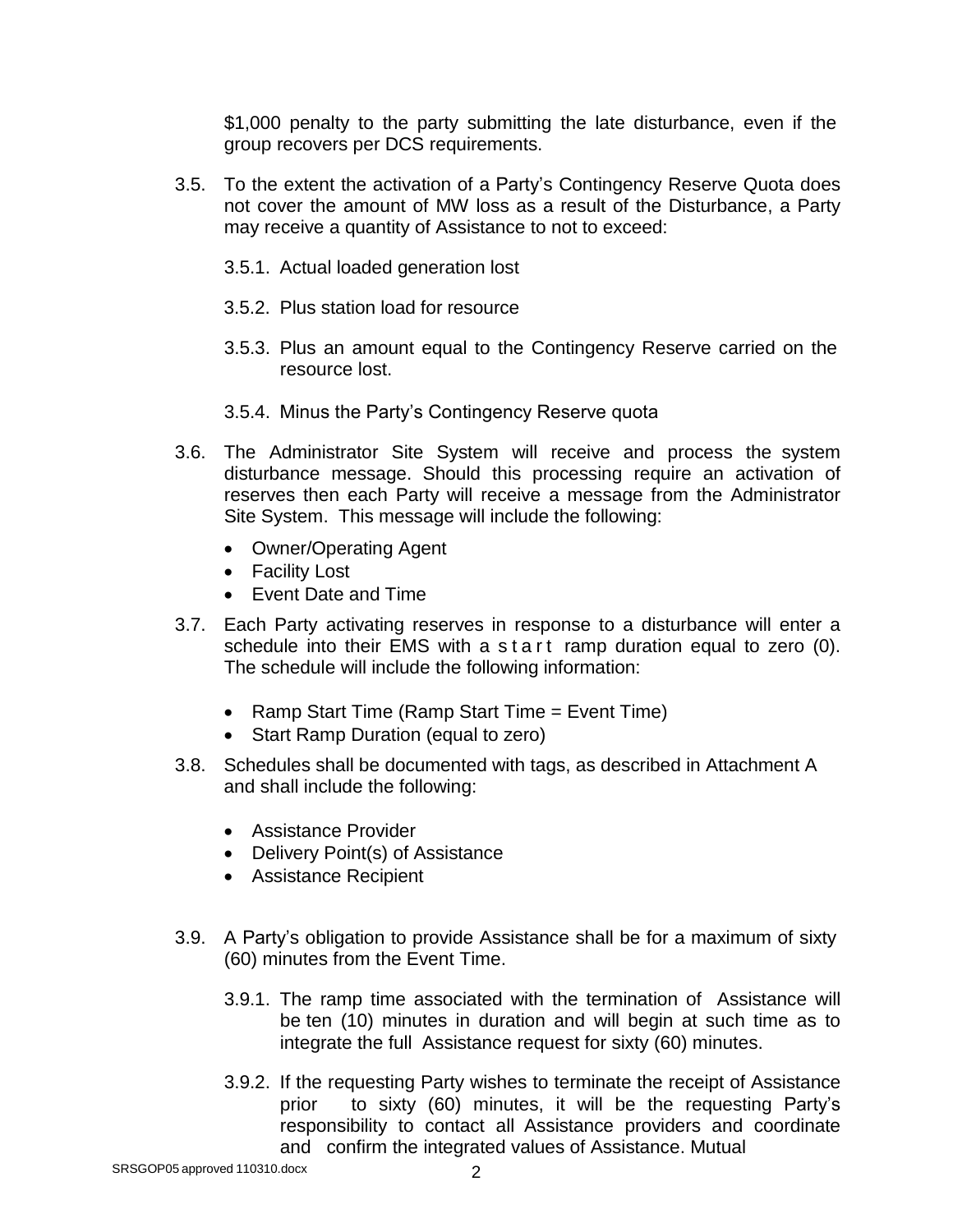agreement between the two Parties is required to terminate the delivery of the Assistance.

3.10. Exception for Test Energy – A party who loses a unit generating test energy prior to its commercial operation date may claim that loss but is limited by their current hourly quota.

## **4 Allocation of Reserves**

4.1. Reserves shall be allocated by the Administrator Site System in a manner which uses the optimum combination of available assistance and transmission. The resulting solution will be the most likely to enable a successful recovery required by Disturbance Control Standards.

#### **5 Settlements**

- 5.1. Assistance Due to unavoidable tagging application rounding errors of integrated energy assistance for events crossing an hour, parties shall use the amount on the tag, as indicated in WIT, for settlements that do not exceed 1 MW difference from the total scheduled amount of the event per entity, with the exception of when this involves a transmission limitation. Differences that exceed 1 MW will be subject to dispute resolution procedures.
- 5.2. Transmission Cost associated with the transmission utilized for the receipt or delivery of Assistance shall be the responsibility of the Party reserving such transmission.
- 5.3. Capacity There shall be no capacity (demand) charge associated with the supply or receipt of Assistance.
- 5.4. Energy Payment for Energy delivered as Assistance may be made as a monetary payment or as an exchange of energy. The terms of each form of payment are:
	- 5.4.1. The Assistance provider's cost incurred includes:
		- 5.4.1.1. The fuel cost of the generating resource used to supply the Assistance, plus
		- 5.4.1.2. The operation and maintenance cost incurred by the generating resource in order to supply the Assistance, if applicable, plus
		- 5.4.1.3. The start-up cost of the generating resource that was brought on line to supply the Assistance, if applicable.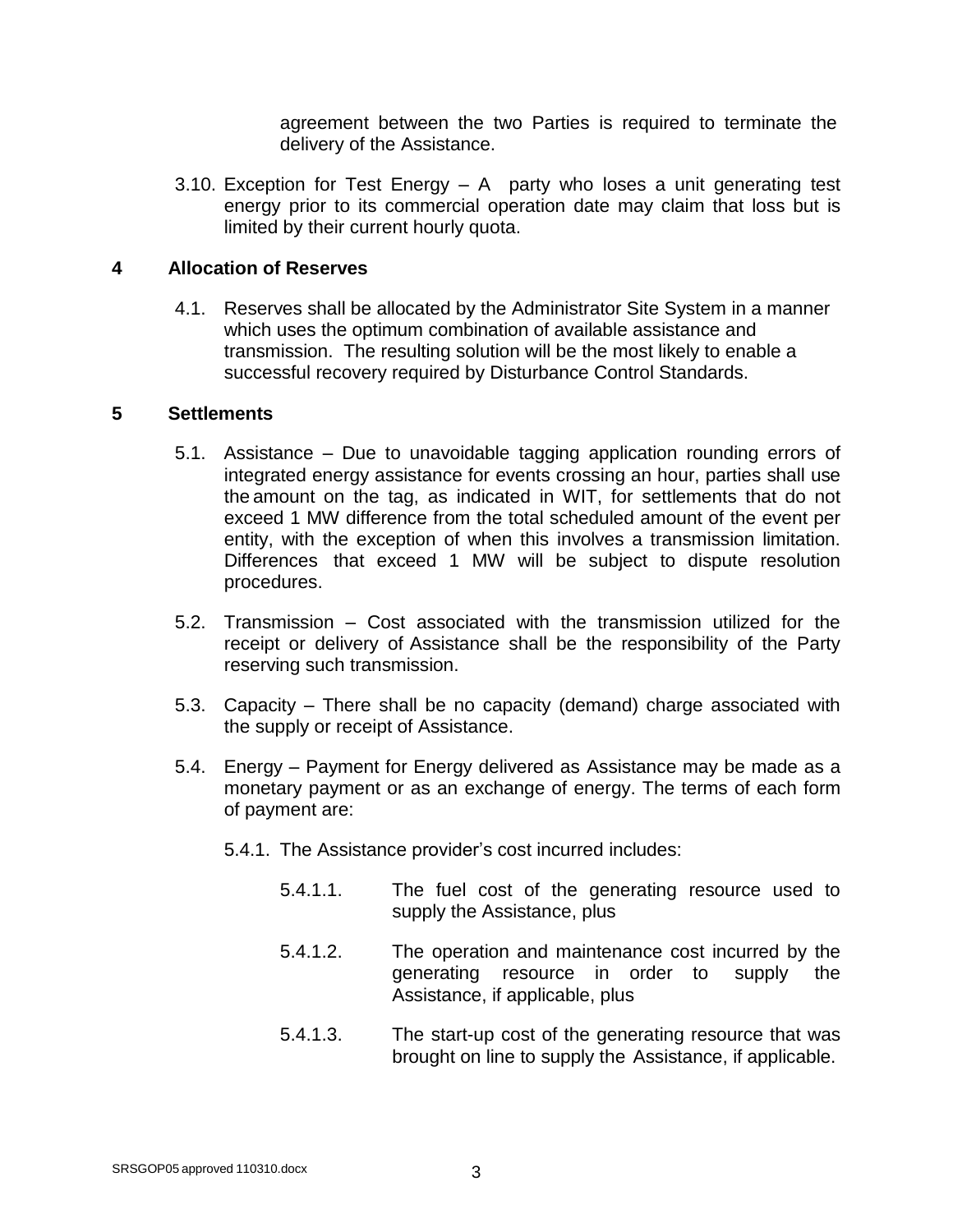- 5.4.2. Any minimum run-time associated with a unit placed on-line to support the supply of Assistance which may exceed the period in which the Assistance was provided shall be the responsibility of the Assistance provider.
- 5.4.3. Monetary Payment for Energy Provided

The Party receiving Assistance shall pay the Assistance provider(s) for the Energy received at a rate of one hundred percent (100%) of the Assistance provider's cost incurred. The cost incurred is based on:

- 5.4.3.1. The generating resource that increased its output to provide the Assistance, or
- 5.4.3.2. The output of the generating resource that was diverted from supplying an interruptible load or interruptible sale to provide the Assistance.
- 5.4.4. Payment by Return of Energy

The provider and receiver of Assistance may mutually agree to the Return of Energy as a method of payment. Payment by the Return of Energy method requires that the receiver of Assistance deliver to the Assistance provider a mutually agreed upon quantity of energy to compensate the provider for the Assistance provided.

- 5.4.4.1. Scheduling the Return of Energy
	- 5.4.4.1.1. The Return of Energy transaction must be scheduled within thirty (30) days from the end of the month in which the Assistance was provided.
	- 5.4.4.1.2. If the Return of Energy does not occur within the time period defined above, the payment method will revert back to the monetary method outlined in section 5.4.3 of this procedure.
	- 5.4.4.1.3. Unless otherwise agreed to by the Parties, all Return of Energy transactions shall be prescheduled, subject to mutual agreement by the Party's pre-schedulers.
- 5.4.4.2. Energy Return Periods